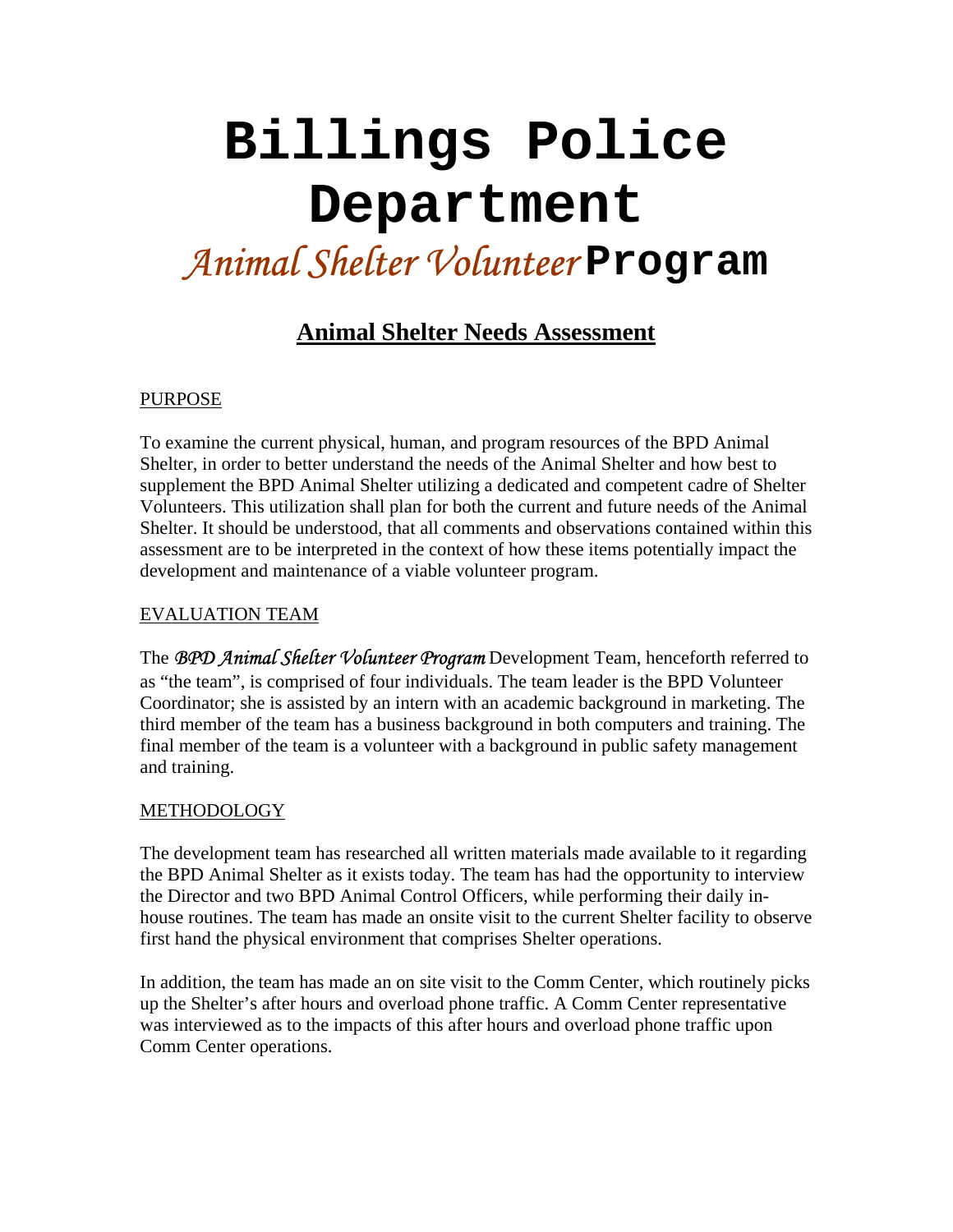#### EXECUTIVE SUMMARY

The interviewed career staff of the Animal Shelter appears to be dedicated and sincere individuals who are doing their best to function under less than ideal circumstances. The BPD Animal Shelter appears to be understaffed when all FTEs are filled, and is currently critically understaffed with vacant FTEs. Additionally, the current physical resources are inadequate for the number of animals and activities. Hopefully, the physical constraints have been taken into account in the design and development of the new BPD Animal Shelter.

Animal Control Officers are forced to queue up non-critical incidents as they struggle to complete routine required Shelter maintenance. This chronic understaffing takes Animal Control Officers off the street as they strive to accomplish the necessary feeding and housing requirements within the Shelter itself.

During public hours, the office staff is routinely overwhelmed by the number of walk-ins and call-ins experienced during normal hours of operations. There is no time left in the day for proactive animal-related education that will eventually help in reducing the strain upon the Shelter, especially education in the need for spaying and neutering.

The current BPD Animal Shelter environment is ripe for the addition and assistance of more dedicated, well-trained, and competent volunteers. A well-designed volunteer program can have a great and immediate impact in the areas of office support, particularly in the areas of reception and activity processing. Volunteers can also reduce the negative impact upon Animal Control Officers by assisting in kennel maintenance and routine upkeep. Finally, volunteers can develop, run and maintain a proactive series of educational programs, which in the long run, may reduce the amount of animal volume experienced by the Shelter.

## PHYSICAL RESOURCES FINDINGS

The current physical facility is clearly out of date and totally inadequate; it is sincerely hoped that many or all of these concerns have been addressed in the design for the new Animal Shelter. Some of the problems encountered were: There is no good flow to the routine and daily operations that are necessary in any Shelter environment. There is no system of "way finding" for the public who can easily get turned around and lost within the Shelter; perhaps a system of way finding stripes as often used in hospitals would be appropriate.

The HVAC system is wholly inadequate for the animals and staff. The reception area is too small, not sound proofed and not inviting. The same can be said for the public entrance which was littered with debris, donations, and a myriad of hand made signs posted on the door; the lawn also needed mowing. There needs to be sound proofing between the animal holding areas and all other Shelter areas particularly the reception and office areas.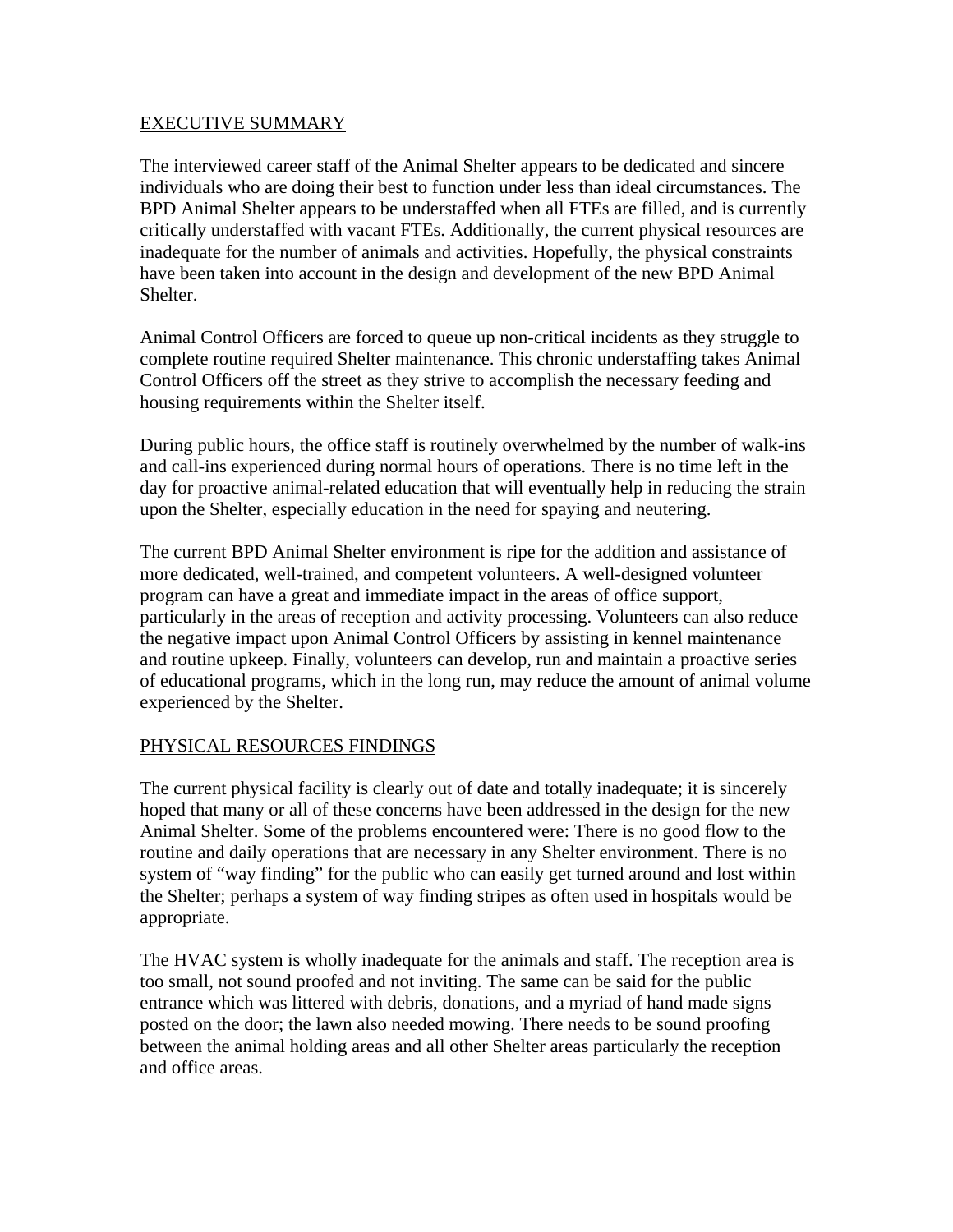A more adequate open outdoor area for walking dogs and observing potentially adopted dogs is needed, an area ideally set aside for this purpose and not for vehicle and equipment parking as well. The Shelter does possess a relatively high, state of the art Surgery Suite and it is hoped that this will be incorporated and expanded upon in the new facility. Again, it is assumed that most of these needs have been addressed by the staff and architects in the new facility.

#### HUMAN RESOURCES FINDINGS

The BPD Animal Shelter currently is authorized (8) FTEs; this breaks down as (1) Director, (4) Animal Control Officers, (1) Senior Officer Assistant, and (1) Kennel Assistant, (1)  $\frac{1}{2}$  Office –  $\frac{1}{2}$  Kennel Assistant. This appears to an inadequate amount of FTEs, leaving the Shelter chronically understaffed. Compounding the chronic understaffing is the fact that one ACO FTE is currently unfilled. The career staff is supplemented by (1) Youthmanpower Kennel Assistant, (1) Youthmanpower Office Assistant, and (5) volunteers.

During our site visit, one Animal Control Officer was cleaning the adoptable cat room, while another Animal Control Officer was cleaning out the adoptable dog area. This was the only staff on duty and although the Shelter was not currently open to the public, the ACOs were forced to queue up non-critical animal control dispatch calls in order to accomplish the required daily cleaning prior to the posted hours of public access.

Even if the necessary amount of cleaning was accomplished prior to the hours of public operation, one of the ACOs would have to remain at the Shelter in order to handle the public activity during the period of public access, there being no other career staff on duty to free the second ACO up for street duty.

Despite the best efforts of the career staff, the current staffing levels leaves the BPD animal enforcement personnel off of the street; this results in unacceptably long response times and a public perception of the same. This reflects poorly upon the BPD and its Animal Control Division.

The quickest and easiest way for volunteers to supplement the career staff would be in the staffing of the front desk and telephones during the public hours of operation. This would allow for the handling of multiple processes and the reduction in counter wait time for Shelter customers. In addition, these volunteers could guarantee the timely answering of phones thereby improving the public image of the BPD Animal Shelter and reducing the adverse ring down phone load that is currently experienced by the Comm Center. The Comm Center is currently forced to take on the additional phone load when the Shelter phones go unanswered during and after business hours.

The second activity in which volunteers could significantly assist the career staff is in the area of kennel maintenance. While you probably wouldn't find many volunteers exclusively interested in participating solely as kennel maintenance personnel, this could be a task incorporated into other Shelter positions and would take place immediately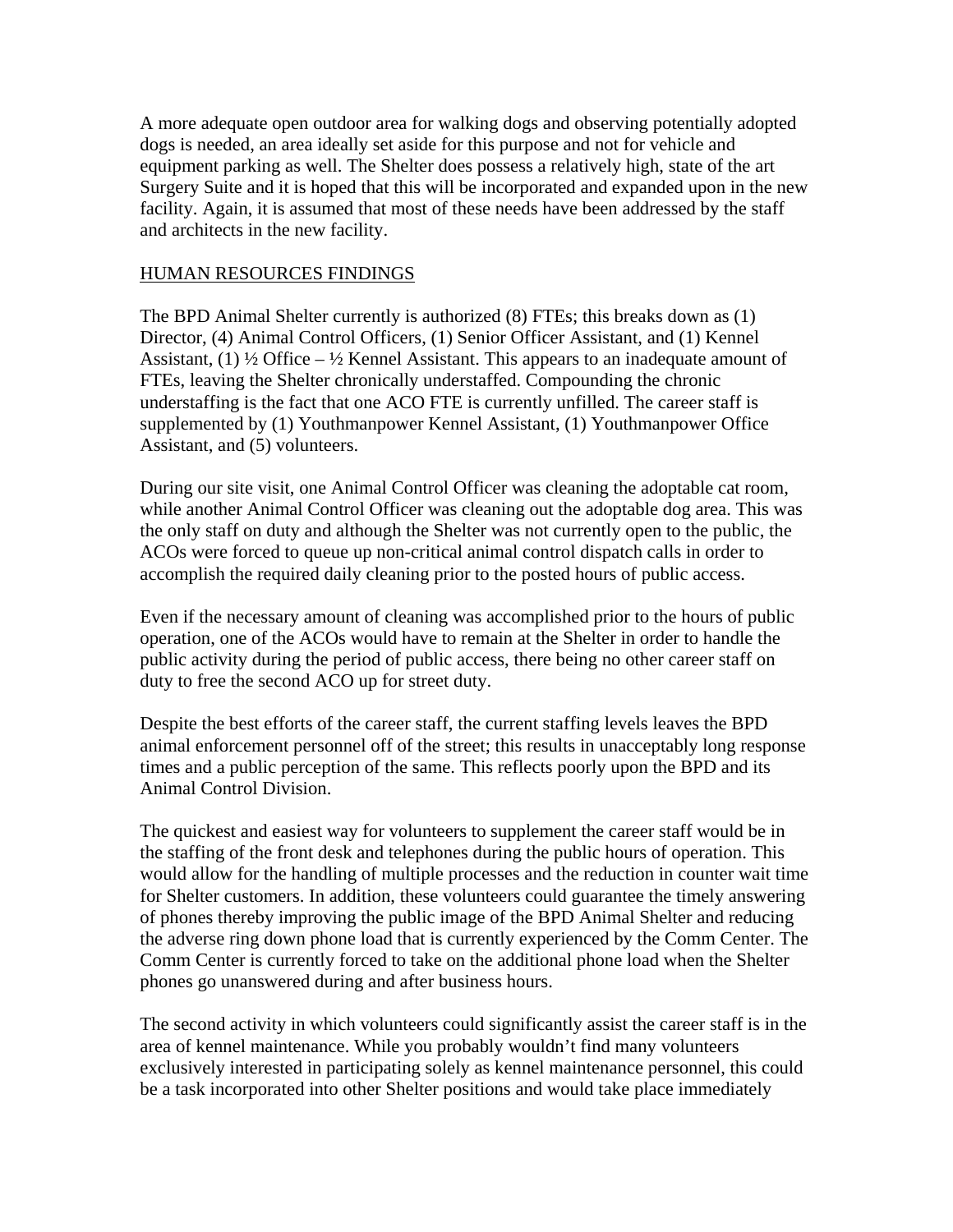upon arrival, and prior to the public hours of operation. This could be based on a similar hierarchy of responsibilities as is practiced daily in the Cop Shops.

As time and volunteer resources increase, additional positions could be created and filled to further the mission and goals of the BPD Animal Shelter. These subsequent positions could be as diverse as:

| Adoption Follow up      | Custodian                         | Volunteer Lands Keeper                       |
|-------------------------|-----------------------------------|----------------------------------------------|
| <b>Foster Owner</b>     | Graphic Artist                    | Grant Writer/Marketing/Fund Raiser           |
| Dog Walker              | Dog Trainer                       | <b>Medical Care Assistant</b>                |
| Groomer                 | License Assistant                 | <b>Special Projects Assistant</b>            |
| <b>Public Educator</b>  |                                   | Pet Request Processor Lost & Found Assistant |
| <b>Public Relations</b> | Media Assistant Animal Socializer |                                              |

#### PROGRAM RESOURCES FINDINGS

The BPD Animal Shelter has demonstrated the desire to implement programs that it has currently designed, and to develop more. The Director has expressed the desire to implement such already designed programs as *9 Lives* and *Matchmakers*. While these are excellent programs, they appear to exist on paper only. The Shelter simply does not have the staffing to permit the implementation of these very worthwhile programs.

In addition to the above named programs, there are a variety of additional programs which could and probably should be developed and implemented. A Foster Care program for special needs, yet still adoptable pets, should be a program goal of the Animal Shelter. Off site Adoption Fairs is another program which could be handled by volunteers and would help to alleviate the resources strain on the Shelter. Other programs of note could be Public Dog Walks, Therapy Animals, Anti-Animal Cruelty Education, Spay/Neuter Education, Responsible Pet Ownership Education (adult and child), Dog Obedience Training, BPD Animal Shelter Information and Education (physically and through use of a vibrant and current web site), and education regarding the *BPD Animal Shelter Volunteer Program* .

It must be understood by all concerned that this is an ambitious list of programs and all programs cannot and should not be attempted in the beginning. Each and every program must be designed with the intent and purpose to further the mission and goals of the BPD Animal Shelter and to make it a more efficient and effective operation.

In order to make these programs additive and not subtractive, they should be phased in utilizing a modular approach. Program development and implementation should be done in a manner which takes into account priority, accomplishability, and practicality. In other words, accomplish the easiest programs, with the "biggest bang for the buck," first.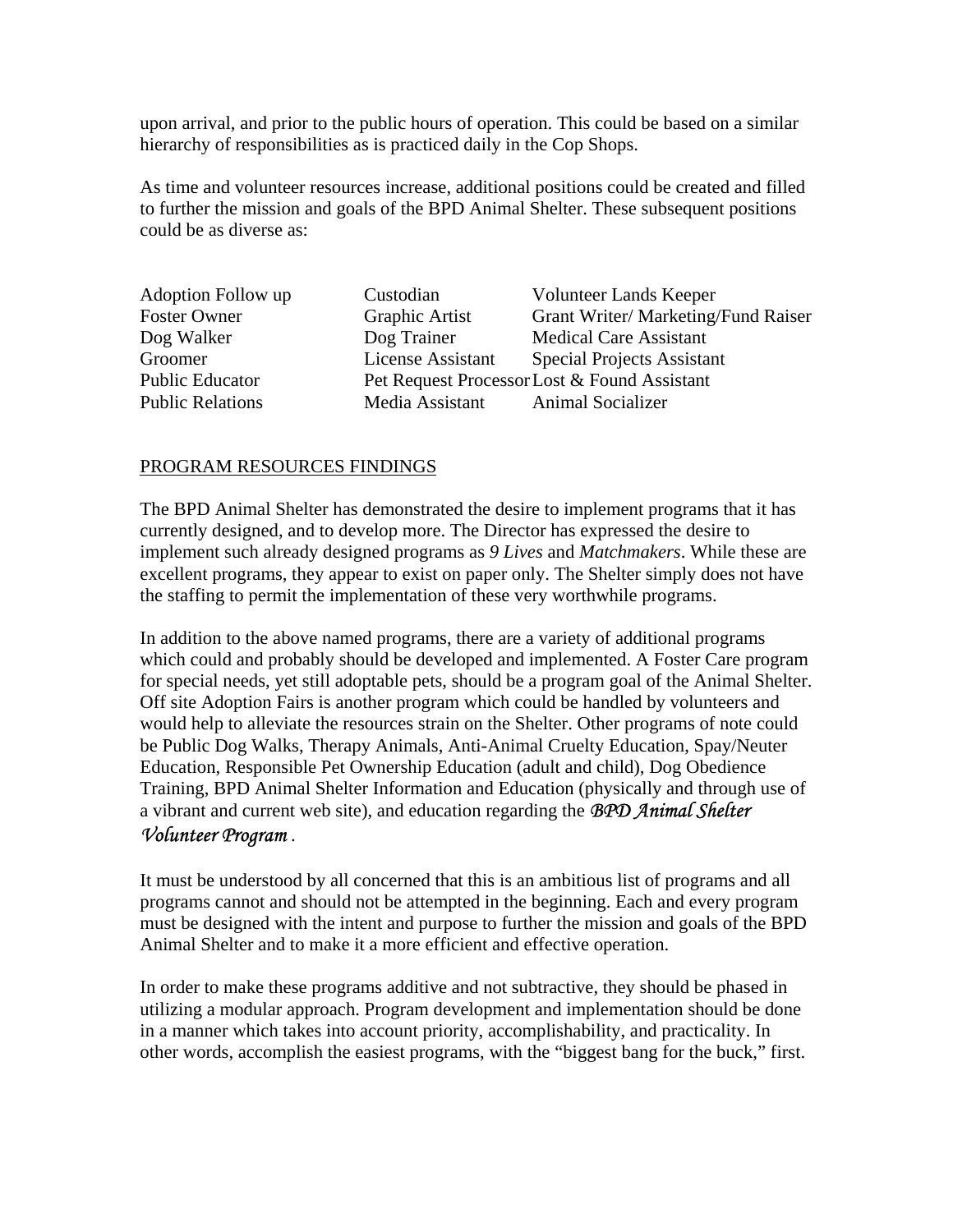It is the recommendation of this team that the priority order of programs, based on the above outlined criteria, begin as follows:

# Module 1

Office Support/Reception Volunteers to help staff the front counter and phones.

- Shelter Usher Volunteers to assist the public in finding their way around the Shelter as well as assisting with removing and replacing animals for interaction with prospective adopters.
- Kennel Maintenance Volunteers to assist in the cleaning and maintenance of the dog  $\&$  cat kennel areas. (May also be incorporated into the initial duties of the above positions.)
- Computer Support Volunteers to maintain a current and viable website for prospective adopters to view adoptable animals online.

# Module 2

Dog Walking Volunteers to exercise the dogs and socialize them.

- Dog Training Volunteers to work with the dogs in obedience training to make the animal more adoptable.
- Grooming Volunteers to make the animals as presentable as possible in order to enhance their chance of adoption.
- Lost & Found Volunteers to attempt to match up "lost & found" pets and quickly return these animals to their rightful owners.

# Module 3

- Lands Keeping Volunteers to maintain a neat and clean exterior appearance in order to enhance the public's initial impression of the Shelter.
- Medical Care Assistant Volunteers to assist in the administration of medications and treatment when a veterinarian is not required or available.

Special Projects Volunteers to handle unique and unusual program needs.

## Module 4

Public Education Volunteers to deliver the animal oriented education programs to the public.